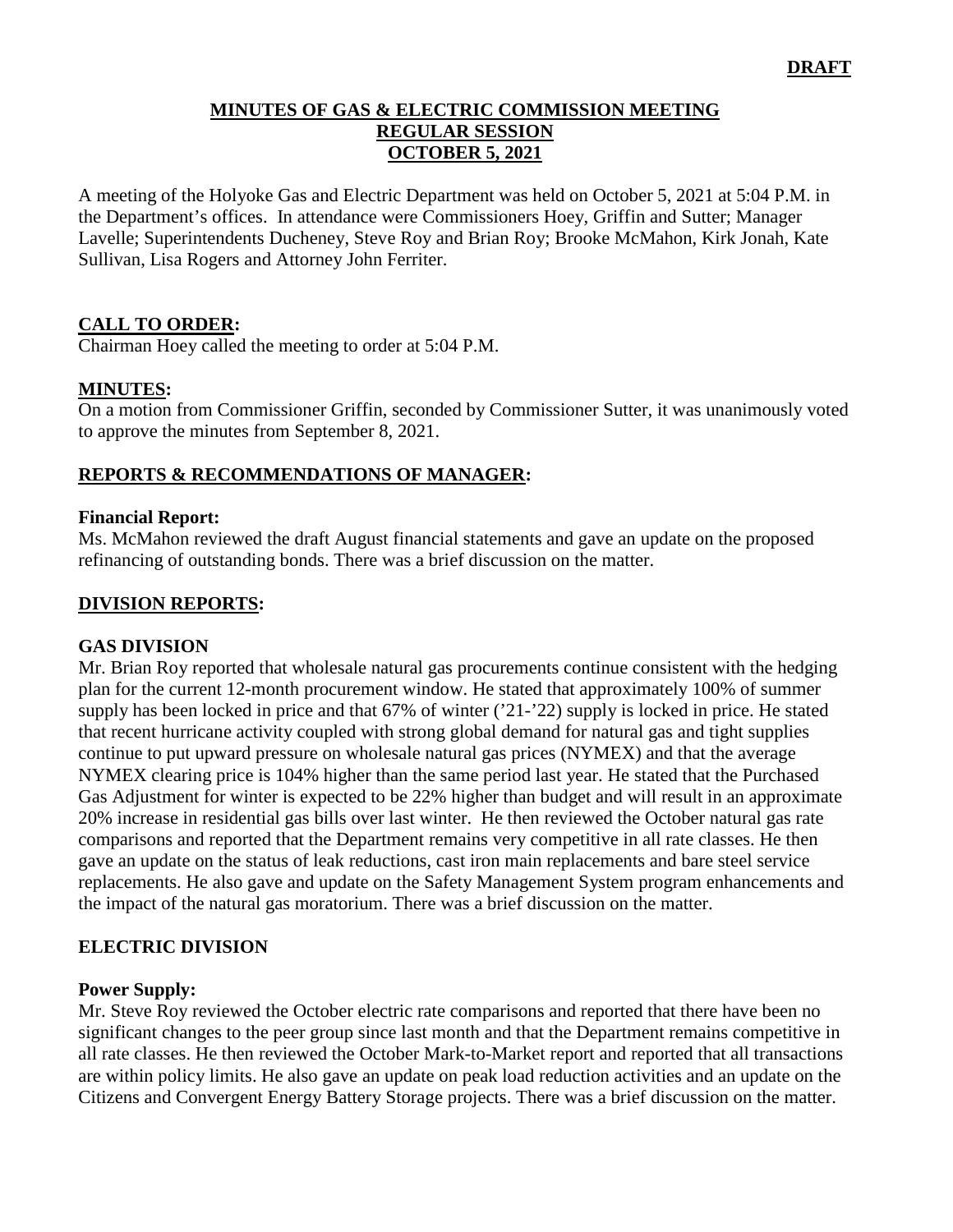## **TRANSMISSION & DISTRIBUTION**

Mr. Roy reported that seven (7) capital projects have been completed over the past month and that twenty one (21) of fifty (50) planned Transmission and Distribution commitments have been completed to date, with the remainder in process and on schedule for completion by the end of the year. He also gave a brief update on the RNS reconstitution process at FERC. There was a brief discussion on the matter.

# **ELECTRIC PRODUCTION**

Mr. Ducheney reported that September hydro generation was ahead of plan due to above normal water flow and he noted that year-to-date generation is now slightly ahead of plan. He further reported that the fall canal outage was completed on September 25th and that all planned activities were conducted according to plan. He then noted that the first level canal was drained on Friday, October 1st, due to a leak and the fish bypass pipe. He stated that a plan is being developed to repair the pipe and that the canal would be re-filled upon completion of repairs. There was a brief discussion on the matter.

## **TELECOMMUNICATIONS**

Mr. Jonah gave an update on the status of sales activity and capital projects. There was a brief discussion on the matter.

# **MARKETING AND COMMUNICATIONS**

Ms. Sullivan gave an update on the Fiber-To-The-Home (FTTH) interest survey and stated that Great Blue Research is scheduled to submit their data analysis report within two weeks. She also highlighted a recent MCAN report that ranked the States municipal utilities in several sustainability categories and the HG&E finished in third place in their rankings. She further gave an update on planned events for Public Power/Public Gas week at Veterans Park on October 6th. She stated that the event would include information on renewable energy, electric vehicles, safety and energy conservation, and economic development incentives. There was a brief discussion on the matter.

# **OLD BUSINESS:** None

### **NEW BUSINESS:**

# **SPONSORSHIP REQUEST – INTERNATIONAL VOLLEYBALL HALL OF FAME:** Mr.

Lavelle reported that the Department received a sponsorship request from the International Volleyball Hall of Fame for their annual induction ceremony and he recommended that the Corporate Partner Sponsorship be approved as requested. After a brief discussion and on a motion from Commissioner Griffin, seconded by Commissioner Sutter, it was unanimously voted to approve the sponsorship request per the recommendation of management.

### **BID AUTHORIZATIONS:**

**SAG/SWELL SOLUTION:** Mr. Lavelle requested authorization to solicit bids for a sag/swell voltage conditioning solution to address power quality concerns the Lincoln Lab data center. He stated that the project, if approved by the customer, will be fully reimbursable by the customer. After a brief discussion and on a motion from Commissioner Griffin, seconded by Commissioner Sutter, it was unanimously voted to authorize the bid per the recommendation of management.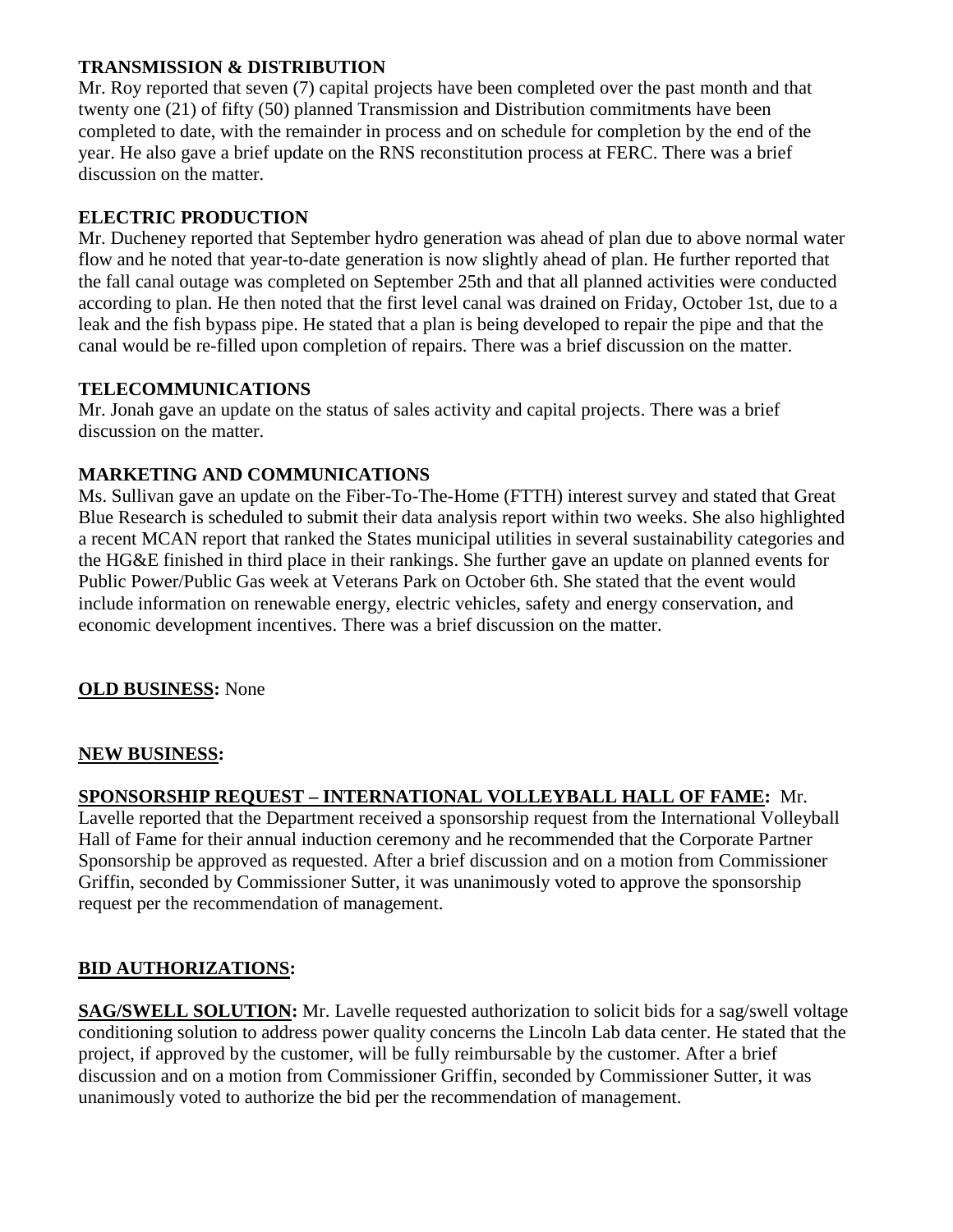### **BIDS RECEIVED:**

**JUNIPER SECURITY ANALYTICS – ANNUAL SUPPORT:** Mr. Lavelle recommended that the Commission authorize the expenditure of up to \$108,567 for annual maintenance required for the Juniper Security Analytics Security Information and Event Management (SIEM) System. He stated that the current system support contract expires October 1st. After a brief discussion and on a motion from Commissioner Griffin, seconded by Commissioner Sutter, it was unanimously voted to authorize the expenditure per the recommendation of management.

**HONEYWELL PERMASERT GAS FITTINGS:** Mr. Lavelle recommended that the Commission authorize the expenditure of up to \$120,000 for the purchase of Honeywell Permasert gas fittings required for 2022 capital improvement projects. After a brief discussion and on a motion from Commissioner Griffin, seconded by Commissioner Sutter, it was unanimously voted to authorize the expenditure per the recommendation of management.

## **ENGINEERING SERVICES – ELECTRIC SYSTEM IMPACT STUDY:** Mr. Lavelle

recommended that the Commission authorize the expenditure of up to \$15,000 for engineering services required to perform a system impact study for a proposed battery storage system that would interconnect with HG&E's electric distribution system. He stated that the expenditure is fully reimbursable by the battery storage customer. After a brief discussion and on a motion from Commissioner Griffin, seconded by Commissioner Sutter, it was unanimously voted to authorize the expenditure per the recommendation of management.

**VEHICLE #71 REPLACEMENT:** Mr. Lavelle recommended that the Commission award the contract for the replacement of Vehicle #71 to Marcotte Ford, the low bidder meeting all requirements for the solicitation. After a brief discussion and on a motion from Commissioner Griffin, seconded by Commissioner Sutter, it was unanimously voted to award the contract per the recommendation of management.

**ENGINEERING SERVICES – GAS VAULT RE-DESIGN:** Mr. Lavelle recommended that the Commission authorize the expenditure of up to \$29,431 for engineering services required for the redesign of the Holyoke-Westfield Interconnect gas vault on County Road. After a brief discussion and on a motion from Commissioner Griffin, seconded by Commissioner Sutter, it was unanimously voted to authorize the expenditure per the recommendation of management.

### **COMMUNICATIONS:**

- 09/30/21 Draft Commission Meeting Minutes from 09/08/21
- 09/24/21 JL/DD/Financial Statements, Balance Sheet August 2021
- 09/16/21 JL/KS/Sponsorship Request International Volleyball Hall of Fame
- 09/30/21 SR/CP/Authorization to Bid Sag/Swell Solution for MIT/Lincoln Labs
- 09/24/21 KJ/TH/Purchasing Approval: Juniper Next Day & Core Support Renewal
- 09/30/21 BR/WS/Purchasing Approval: Honeywell Permasert Fittings
- 09/30/21 SR/JZ/Purchasing Approval: System Impact Study Convergent Battery System (Cabot St)
- 10/01/21 KJ/TH/Purchasing Approval: Vehicle #71 Replacement
- 10/05/21 JL/BR/Purchasing Approval: Interconnect Reliability Enhancement Design Services